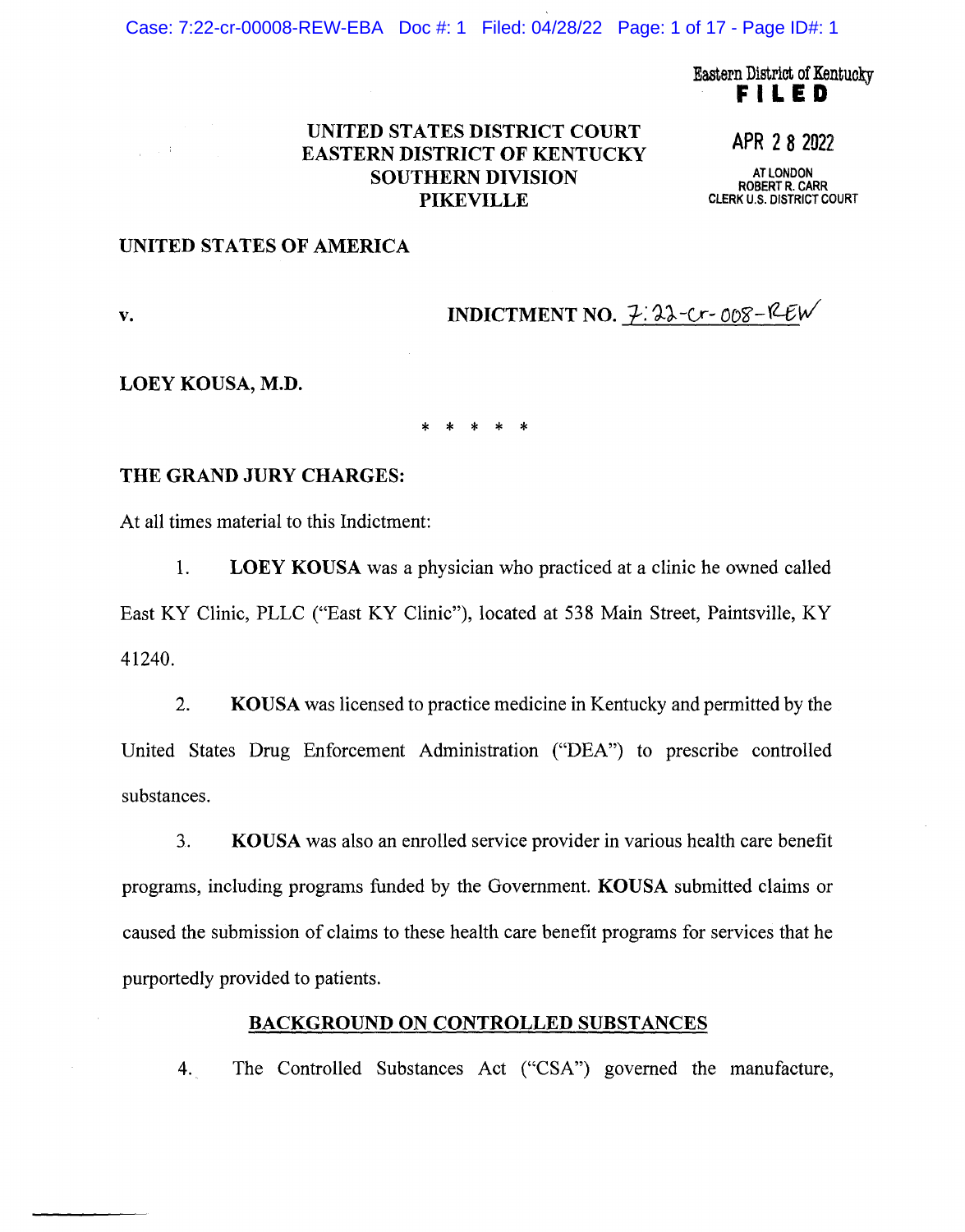distribution, and dispensing of controlled substances in the United States.

5. Under the CSA, the DEA regulated certain pharmaceutical drugs designated as "controlled substances" because of their potential for abuse or dependence, their accepted medical use, and their accepted safety for use under medical supervision. *See* 21 U.S.C. § 802(6).

6. The DEA issued registration numbers to qualifying practitioners, including physicians, which permitted them to dispense Schedule II, III, IV, and V controlled substances consistent with the terms of that registration. 21 U.S.C. § 822.

7. Hydrocodone was a Schedule II controlled substance. Tramadol was a Schedule IV controlled substance.

8. "A prescription for a controlled substance to be effective must be issued for a legitimate medical purpose by an individual practitioner acting in the usual course of his professional practice. The responsibility for the proper prescribing and dispensing of controlled substances is upon the prescribing practitioner  $\dots$  " 21 C.F.R. § 1306.04(a).

#### **BACKGROUND ON HEALTH CARE BENEFIT PROGRAMS**

9. The Medicare Program ("Medicare") was a federal "health care benefit program," as defined by 18 U.S.C. § 24(b), that provided benefits to persons who were over the age of sixty-five or disabled. Medicare was administered by the United States Department of Health and Human Services through its agency, the Centers for Medicare & Medicaid Services ("CMS").

10. Individuals who qualified for Medicare benefits were commonly referred to as "beneficiaries," and as beneficiaries, they were eligible to receive a variety of goods and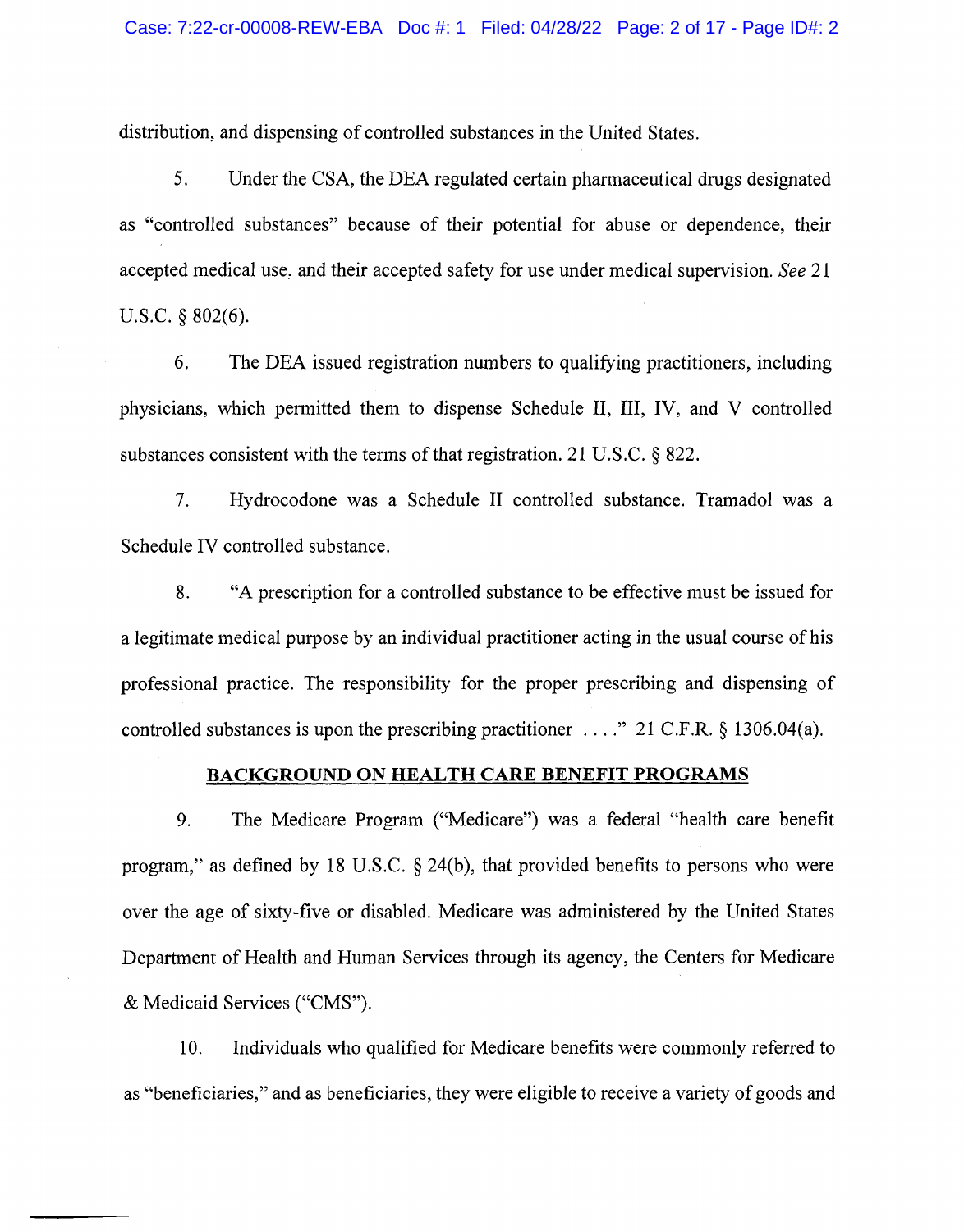services.

11. The Kentucky Medicaid Program ("Medicaid") was a "health care benefit program," as defined by 18 U.S.C. § 24(b), that provided benefits to Kentucky residents who met certain eligibility requirements, including income requirements. Medicaid was jointly funded by federal and state sources and administered by CMS and by the Kentucky Cabinet for Health and Family Services, Department for Medicaid Services ("OMS").

12. Individuals who qualified for Medicaid benefits were commonly referred to as "members," and as members, they were eligible to receive a variety of goods and services.

13. Among a variety of items and services, both Medicare and Medicaid provided coverage to beneficiaries and members for outpatient physician services, such as evaluation and management services, commonly referred to as office visits, and procedures, such as electrocardiograms.

14. Medical service providers, including clinics and physicians ("service providers"), meeting certain criteria, could enroll in and obtain Medicare and Medicaid provider numbers. Upon Medicare and Medicaid enrollment, service providers were permitted to provide medical services and items to beneficiaries and members, and subsequently submit claims, either electronically or in hardcopy, to Medicare and Medicaid, through fiscal intermediaries, seeking reimbursement for the cost of services and items provided.

15. When seeking reimbursement from Medicare and Medicaid, service providers certified that: (1) the contents of the claim forms were true, correct, and complete;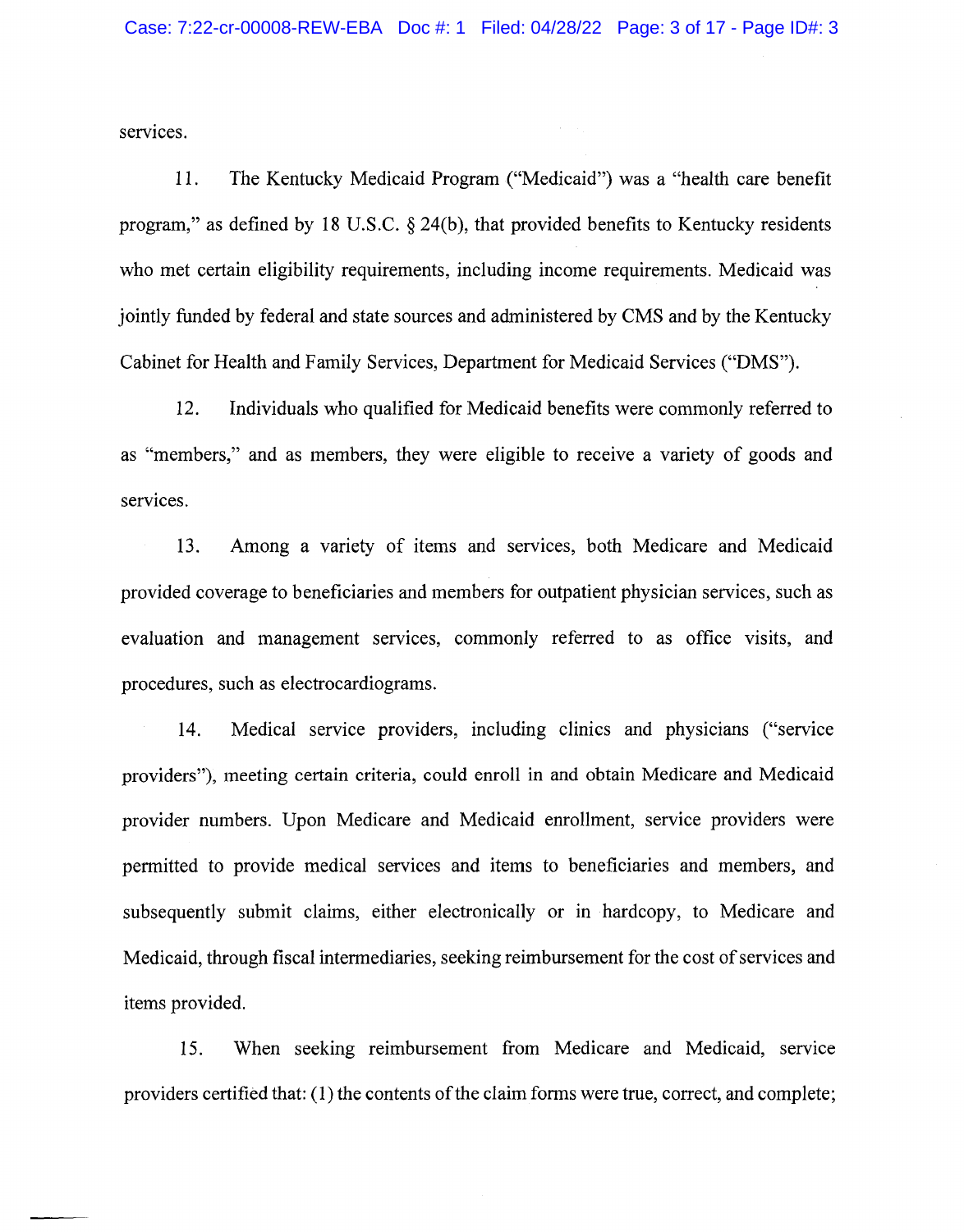(2) the claim forms were prepared in compliance with the laws and regulations governing Medicare and Medicaid; and (3) the services purportedly provided, as set forth in the claim forms, were medically necessary.

· 16. Medicare and Medicaid reimbursed claims submitted by service providers if the services and items provided were medically necessary for the diagnoses and treatment of beneficiaries and members and were in fact provided to beneficiaries and members. Conversely, Medicare and Medicaid did not cover and would not reimburse claims for services and items that were not medically necessary or not in fact provided.

### **BACKGROUND ON HEALTH CARE BILLING CODES**

17. The American Medical Association assigned and published numeric codes used to describe medical procedures performed by service providers commonly referred to as Common Procedure Terminology or "CPT" codes. CPT codes were intended to accurately identify, simplify, and standardize billing for medical services. CPT codes reimbursed specific amounts, which were determined by CMS based on the work involved in the procedure, the complexity of the procedure, practice expenses, and malpractice insurance expenses. Service providers used specific CPT codes to describe the services that they claimed were provided, and health care benefit programs, including Medicare and Medicaid, relied on the submitted CPT codes to decide whether to issue or deny reimbursement.

18. Certain CPT codes were used to identify, among a variety of other services, visits, testing, and counseling.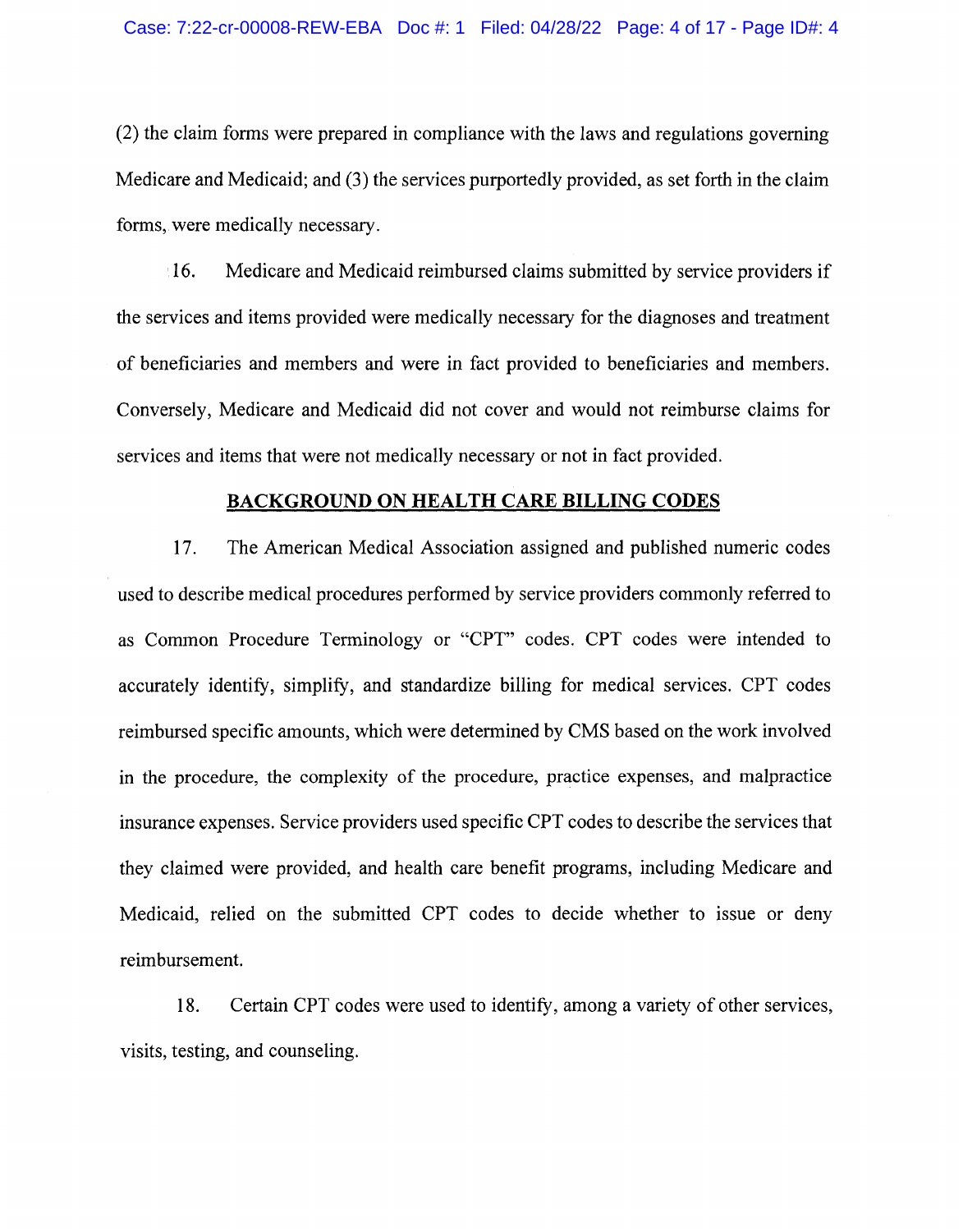### **Coding for Office Visits**

19. Specific CPT codes were assigned to office visits, with different codes delineating certain aspects of the office visit, including type, complexity, and duration. Namely, CPT codes 99211, 99212, 99213, 99214, and 99215 were assigned to describe office visits for established patients. Medicare, Medicaid, and other health care benefit programs reimbursed service providers at increasing rates based upon the level of complexity indicated by the CPT code used to describe the office visit. The higher number codes were generally reserved for more complex and longer office visits.

20. At the times indicated in the below table and as relevant here, the CPT codes

for 99214 through 99215 provided in relevant part:

 $\frac{1}{2}$  ,  $\frac{1}{2}$ 

| <b>CPT</b><br>Code | <b>Before January 1, 2021</b>                                                                                                                                                                                                                                                                                                                                                                                                                                                                                                                                                                                                                                                                 | After January 1, 2021                                                                                                                                                                                                                                                                                                                         |
|--------------------|-----------------------------------------------------------------------------------------------------------------------------------------------------------------------------------------------------------------------------------------------------------------------------------------------------------------------------------------------------------------------------------------------------------------------------------------------------------------------------------------------------------------------------------------------------------------------------------------------------------------------------------------------------------------------------------------------|-----------------------------------------------------------------------------------------------------------------------------------------------------------------------------------------------------------------------------------------------------------------------------------------------------------------------------------------------|
| 99214              | Office or other outpatient visit for the<br>evaluation and management of an<br>established patient, which requires at<br>least 2 of these 3 key components: $(1)$<br>a detailed history; (2) a detailed<br>examination; (3) medical decision-<br>making of moderate complexity.<br>Counseling and/or coordination of care<br>with other physicians, other qualified<br>health care professionals, or agencies<br>are provided consistent with the nature<br>of the problem(s) and the patient's<br>and/or family's needs. Usually, the<br>presenting problem(s) are of moderate<br>to high severity. Physicians typically<br>spend 25 minutes face-to-face with the<br>patient and/or family. | Office or other outpatient visit for the<br>evaluation and management of an<br>established patient, which requires a<br>medically appropriate history and/or<br>examination and moderate level of<br>medical decision making. When using<br>time for code selection, 30-39 minutes<br>of total time is spent on the date of the<br>encounter. |
| 99215              | outpatient visit for the<br>Office or<br>evaluation<br>and management of an                                                                                                                                                                                                                                                                                                                                                                                                                                                                                                                                                                                                                   | Office or other outpatient visit for the<br>evaluation and management of<br>an                                                                                                                                                                                                                                                                |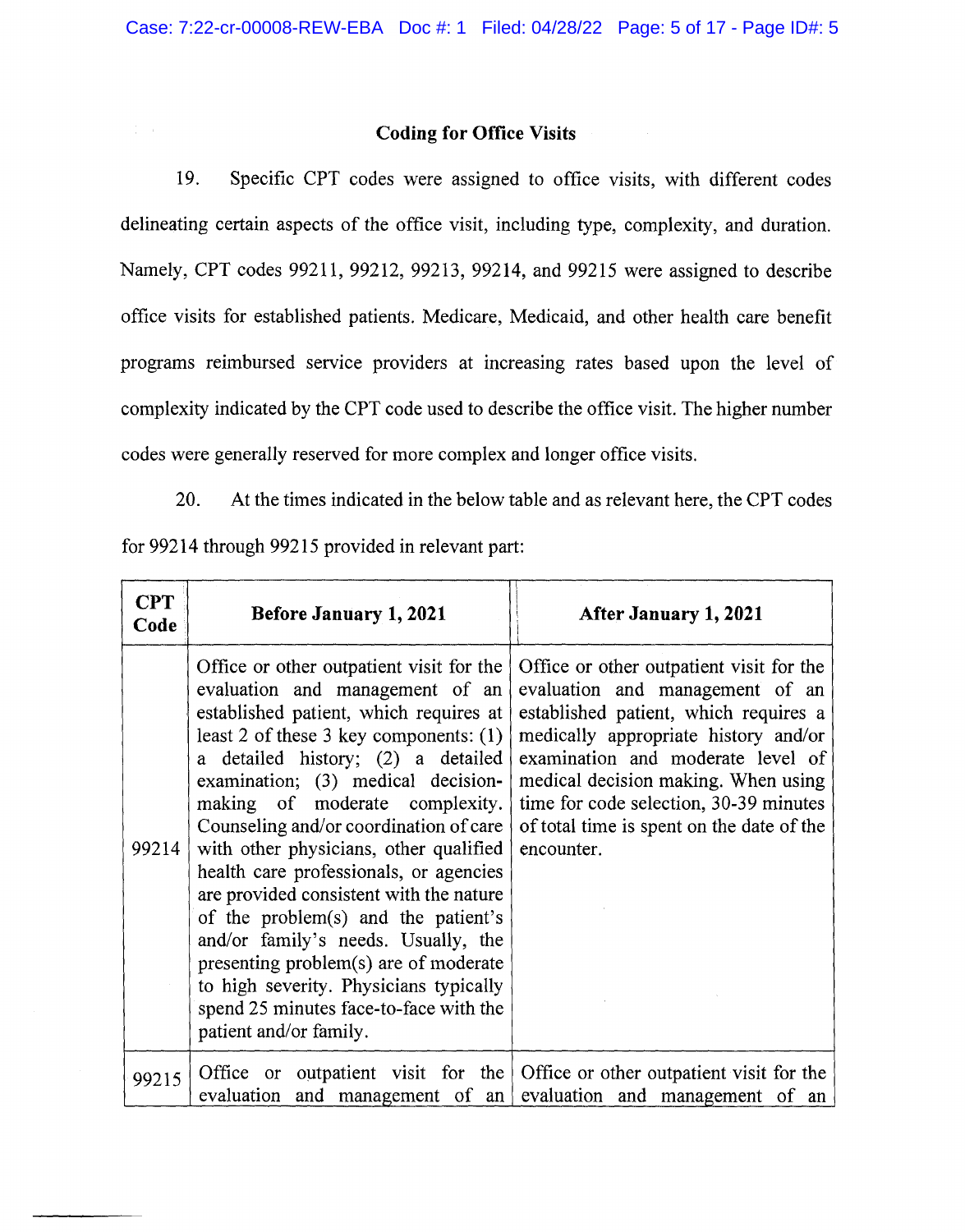$\bar{r}$ 

| <b>CPT</b><br>Code | Before January 1, 2021                                                                                                                                                                                                                                                                                                                                                                                                                                                                                                                                                                                                        | After January 1, 2021                                                                                                                                                                                                                                      |
|--------------------|-------------------------------------------------------------------------------------------------------------------------------------------------------------------------------------------------------------------------------------------------------------------------------------------------------------------------------------------------------------------------------------------------------------------------------------------------------------------------------------------------------------------------------------------------------------------------------------------------------------------------------|------------------------------------------------------------------------------------------------------------------------------------------------------------------------------------------------------------------------------------------------------------|
|                    | established patient which requires at<br>least 2 of these 3 key components: $(1)$<br>a comprehensive history; (2)<br>$\mathbf{a}$<br>comprehensive examination; (3)<br>medical decision making of high<br>complexity. Counseling and/or<br>coordination of care with other<br>physicians, other qualified health care<br>professionals, or agencies are<br>provided consistent with the nature of<br>the problem(s) and the patient's and/or<br>family's needs. Usually, the presenting<br>problem(s) are of moderate to high<br>severity. Typically, 40 minutes are<br>spent face to face with the patient<br>and/or family. | established patient, which requires a<br>medically appropriate history and/or<br>examination and high level of medical<br>decision making. When using time for<br>code selection, 40-54 minutes of total<br>time is spent on the date of the<br>encounter. |

21. A similar set of CPT codes with similar standards, was used for office visits

with new-as opposed to established--patients. The relevant CPT codes for new patient

visits were 99201 through 99205. At the times indicated in the below table and as relevant

here, the CPT code for 99205 provided in relevant part:

| $\bf CPT$<br>Code | Before January 1, 2021                                                                                                                                                                                                                                                                                                                                                                                                                                      | After January 1, 2021                                                                                                                                                                                                                                                                                                         |
|-------------------|-------------------------------------------------------------------------------------------------------------------------------------------------------------------------------------------------------------------------------------------------------------------------------------------------------------------------------------------------------------------------------------------------------------------------------------------------------------|-------------------------------------------------------------------------------------------------------------------------------------------------------------------------------------------------------------------------------------------------------------------------------------------------------------------------------|
| 99205             | Office or other outpatient visit for the<br>evaluation and management of a new<br>patient, which requires these 3 key<br>components: a comprehensive history;<br>a comprehensive examination; medical<br>decision making of high complexity.<br>Counseling and/or coordination with<br>other physicians, other qualified health<br>care professionals, or agencies are<br>provided consistent with the nature of<br>the problem(s) and the patient's and/or | Office or other outpatient visit for the<br>evaluation and management of a new<br>patient, which requires a medically<br>appropriate history and/or examination<br>and high level of medical decision<br>making. When using time for code<br>selection, 60-74 minutes of total time<br>is spent on the date of the encounter. |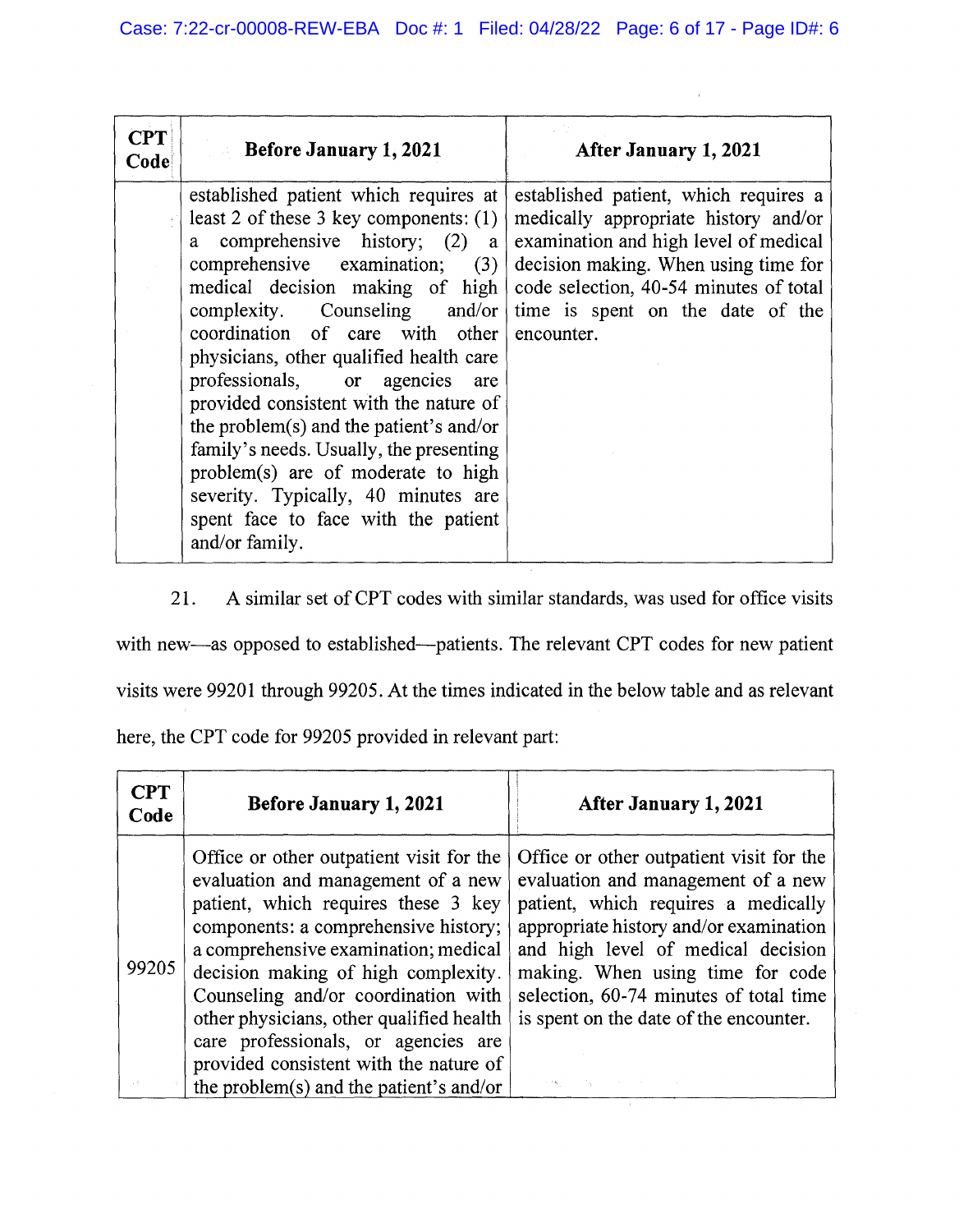| <b>CPT</b><br>Code | Before January 1, 2021                                                                                                                                                                 | After January 1, 2021 |
|--------------------|----------------------------------------------------------------------------------------------------------------------------------------------------------------------------------------|-----------------------|
|                    | family's needs. Usually<br>the<br>the<br>presenting problem(s) are of moderate<br>to high severity. Typically, 60 minutes<br>are spent face-to-face with the patient<br>and/or family. |                       |

22. An office visit—for either a new or established patient—should have been billed according to the standards outlined in the above tables. If an office visit was billed at a higher level than what occurred during the visit, that office visit was "upcoded" or coded at a higher level than warranted for the visit.

### **Coding for Electrocardiograms**

23. Health care benefit programs, including Medicare and Medicaid, reimbursed service providers for medically necessary procedures such as electrocardiograms that measured, among other things, heartrate. The CPT codes for these procedures were substantively as follows:

| <b>CPT</b><br>Code | <b>Description</b>                                                                                                                                                                                                                                   |
|--------------------|------------------------------------------------------------------------------------------------------------------------------------------------------------------------------------------------------------------------------------------------------|
| 93000              | Routine electrocardiogram using at least 12 leads including<br>interpretation and report.                                                                                                                                                            |
| 93224              | External electrocardiographic recording up to 48 hours by continuous<br>rhythm recording and storage; includes recording, scanning analysis<br>with report, review and interpretation by a physician or other qualified<br>health care professional. |

# **ILLEGAL CONTROLLED SUBSTANCE DISTRIBUTION AND HEALTH CARE FRAUD SCHEMES**

24. **KOUSA** wrote controlled substance prescriptions for opioids, like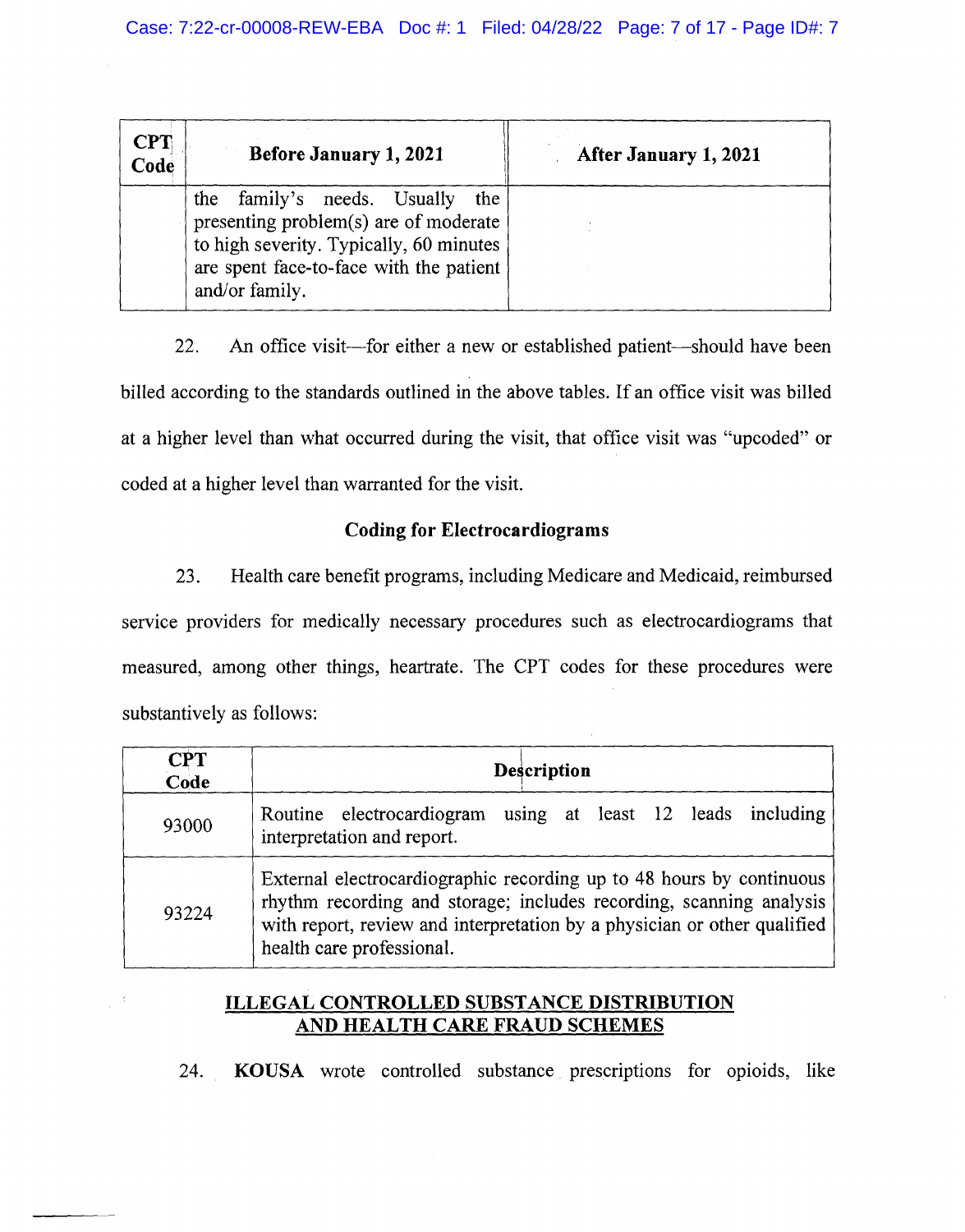hydrocodone and tramadol, to patients at East KY Clinic who had no legitimate need for controlled substance prescriptions in order to have continued access to these patients whose purported treatment was paid in part by health care benefit programs, including Medicare and Medicaid.

25. Regardless of whether patients had a legitimate need for controlled substance prescriptions, as a condition of writing such prescriptions, **KO USA** also generally required patients to come to his clinic on a monthly, biweekly, or more frequent basis. Patients sometimes waited for hours to see **KOUSA** but had interactions with **KOUSA** that lasted only a few minutes and sometimes only a few seconds. These patient interactions with **KOUSA** included minimal or no substantive medical evaluation of the patient.

26. At these purported office visits, **KOUSA** required patients to receive medically unnecessary services, such as electrocardiograms.

27. **KOUSA** subsequently submitted claims or caused the submission of claims to health care benefit programs, including Medicare and Medicaid, for medical services he purportedly provided to his patients that were medically unnecessary, upcoded, and not provided. **KOUSA** tried to cover up this scheme by creating false medical records for patients to make it appear that he had performed services that would justify his prescribing and billing.

#### **Purpose of the Scheme**

28. It was a purpose of the scheme for **KO USA** to unlawfully enrich himself and others involved in managing East KY Clinic by submitting claims or causing the submission of claims to health care benefit programs for services that were not provided,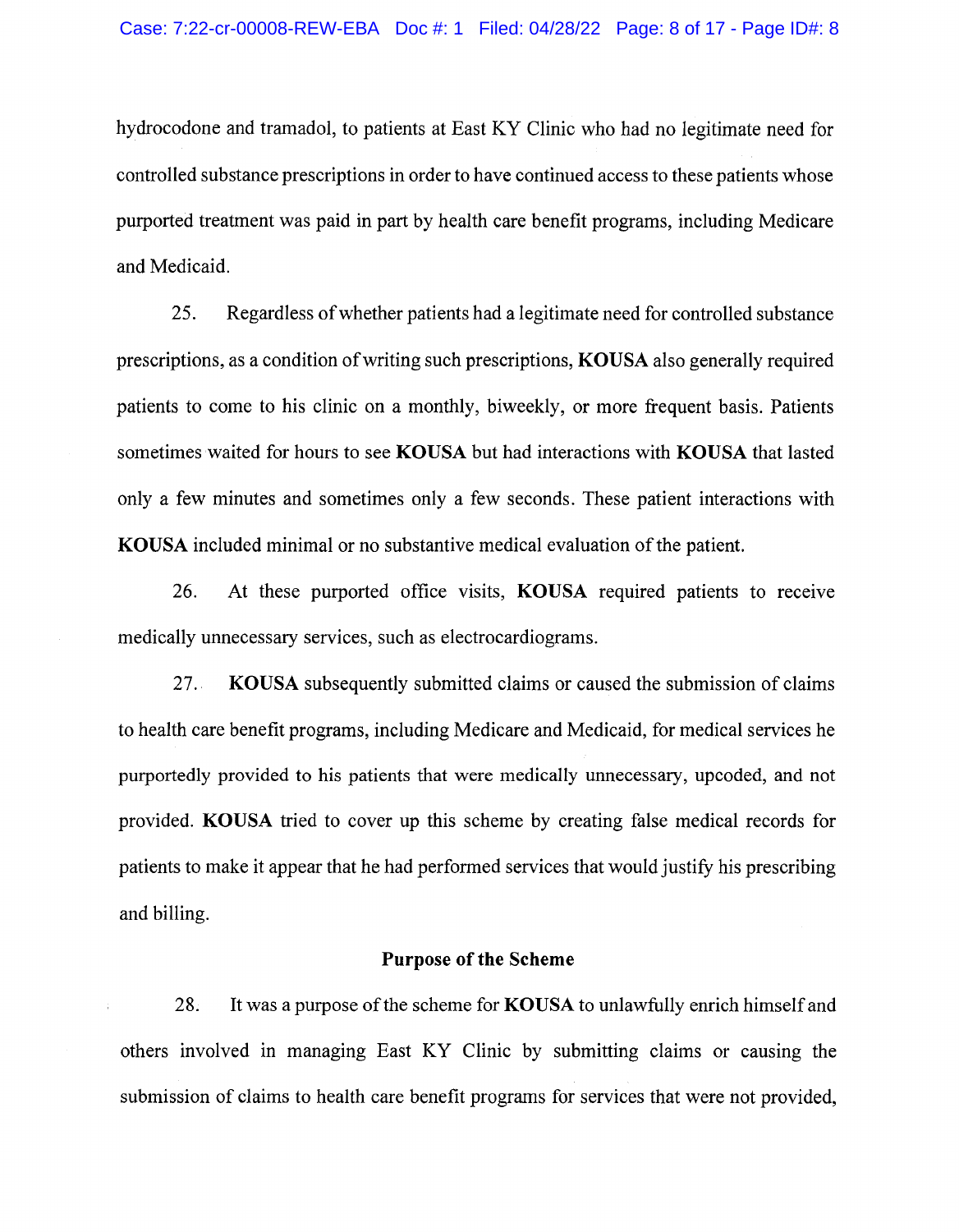unnecessary, and upcoded.

#### **Manner and Means of the Scheme**

29. It was part of the scheme that **KO USA** submitted or caused the submission of claims to health care benefit programs for services like electrocardiograms that were medically unnecessary or did not occur.

30. It was further part of the scheme that **KOUSA** submitted or caused the submission of claims for upcoded office visits for established patients that were billed under CPT codes 99214 or 99215, falsely representing the level of visit, duration of the visit, and medical decision-making used during the visit, in order to receive a higher reimbursement from the health care benefit programs than what he was entitled to receive.

31. It was further part of the scheme that **KOUSA** submitted or caused the submission of claims for upcoded office visits for new patients that were billed under CPT code 99205, falsely representing the level of exam and medical decision-making used during the office visit and the amount of time the visit took, in order to receive a higher reimbursement from the health care benefit programs than what he was entitled to receive.

32. It was part of the scheme that **KOUSA** would cover up his fraudulent billing by creating false medical records.

# **COUNTS 1-5 Distribution of a Controlled Substance (21 U.S.C.** § **841(a)(l))**

33. Paragraphs 1 through 8 and 24 and 25 of this Indictment are realleged and incorporated by reference as though fully set forth herein.

34. On or about the dates listed below, in Johnson County, in the Eastern District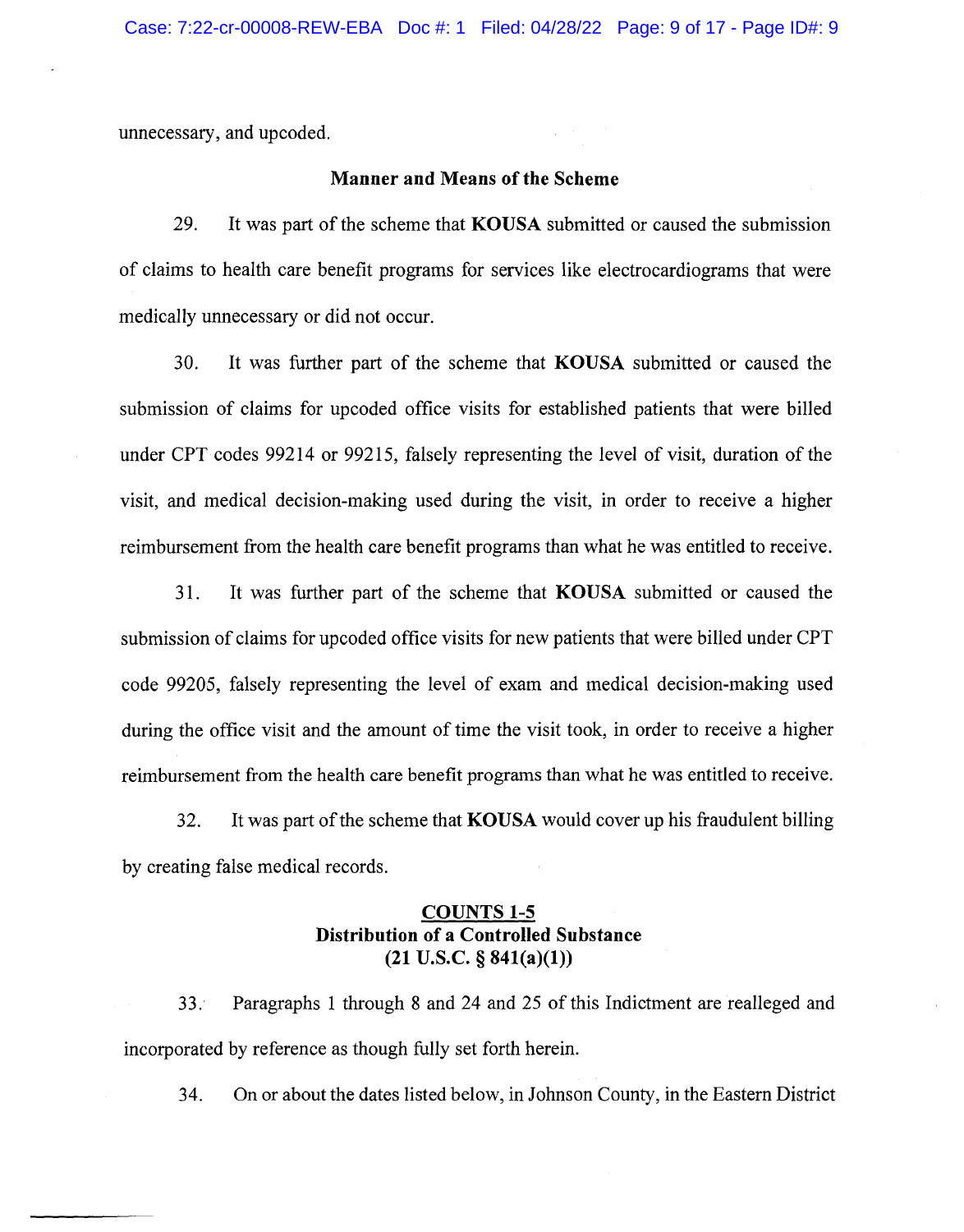of Kentucky, and elsewhere,

### **LOEY KOUSA, M.D.,**

did knowingly and intentionally distribute and dispense controlled substances to Patient M.S. pursuant to prescriptions that were not issued for a legitimate medical purpose by an individual practitioner acting in the usual course of his professional practice, as set forth below:

| Count | <b>Approximate Date</b><br><b>Prescription Written</b> | <b>Substance</b><br>Name | <b>Schedule of</b><br>Controlled<br><b>Substance</b> | Quantity |
|-------|--------------------------------------------------------|--------------------------|------------------------------------------------------|----------|
|       | June 10, 2021                                          | Tramadol                 |                                                      | 60       |
|       | July 8, 2021                                           | Hydrocodone              |                                                      | 30       |
|       | August 5, 2021                                         | Hydrocodone              |                                                      | 30       |
|       | September 2, 2021                                      | Hydrocodone              |                                                      | 30       |
|       | September 30, 2021                                     | Hydrocodone              |                                                      | 30       |

Each of the above in violation 21 U.S.C.  $\S 841(a)(1) \& 18$  U.S.C.  $\S 2$ .

# **COUNT6 Health Care Fraud (18 u.s.c.** § **1347)**

35. Paragraphs 1 through 3 and 9 through 32 of this Indictment are realleged and incorporated by reference as though fully set forth herein.

36. Beginning at least on or about January 1, 2016, and continuing through at least in or around February 2022, in Johnson County, in the Eastern District of Kentucky, and elsewhere,

### **LOEY KOUSA, M.D.,**

did knowingly and willfully execute, and attempt to execute, a continuing scheme or artifice to defraud a health care benefit program affecting commerce, as defined in 18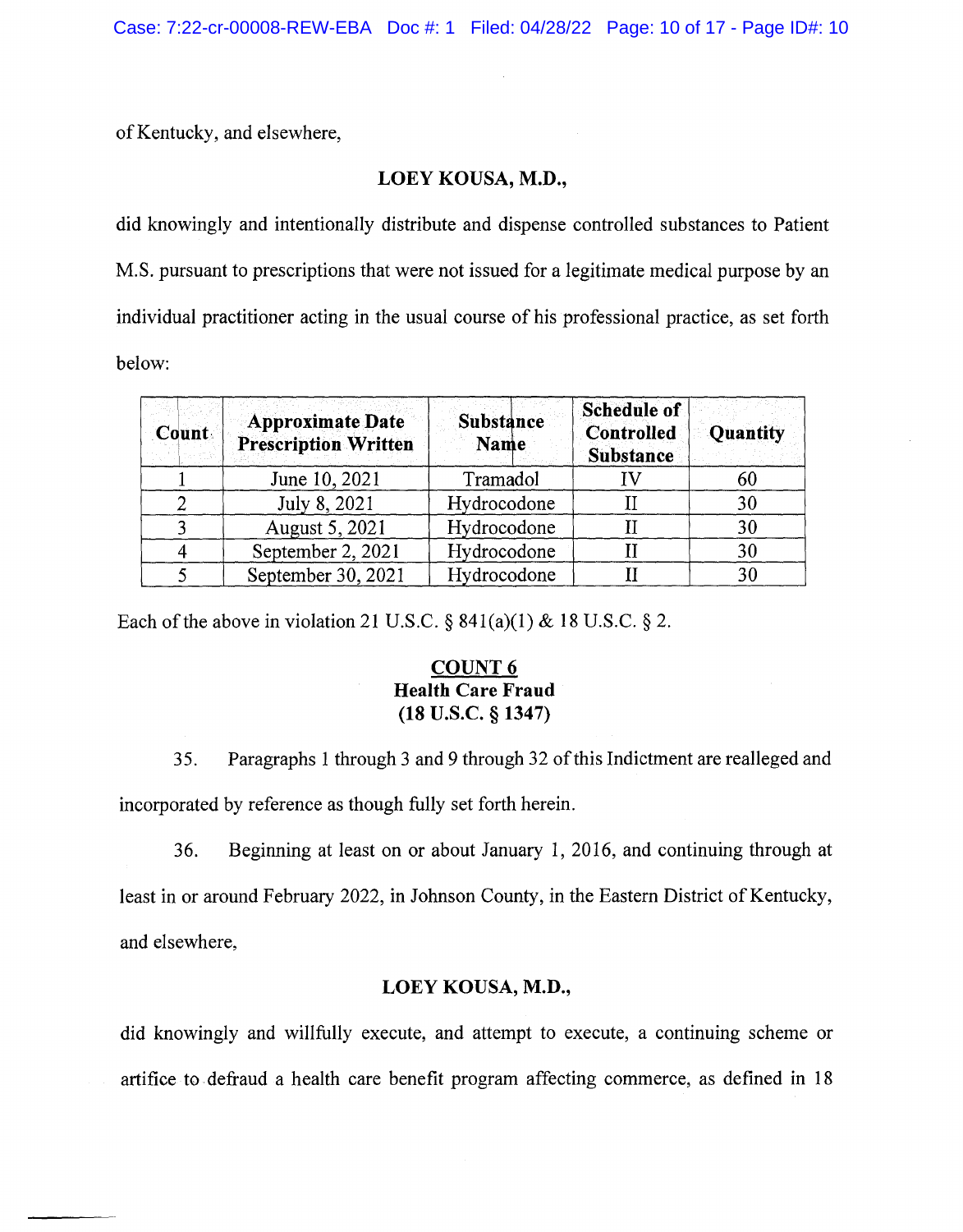U.S.C. § 24(b), that is, Medicare, Medicaid, and other health care benefit programs, and obtain, by means of materially false and fraudulent pretenses, representations, and promises, and omission and concealment of material facts, money and property owned by, and under the custody and control of, these health care benefit programs, in connection with the delivery of and payment for health care benefits, items, and services. He did so by submitting or causing the submission of claims to health care benefit programs for medical services that were upcoded, including but not limited to office visits billed under CPT codes 99214 and 99215.

37. In furtherance of this scheme, **KO USA** knowingly submitted, or caused to be submitted, claims for payment to health care benefit programs for medical services that were upcoded, including, but not limited to, the office visits billed to health care benefit programs that are identified in the table below:

| <b>Approximate Date of Service</b> | <b>Visit Billed</b><br>As | <b>Patient</b> |
|------------------------------------|---------------------------|----------------|
| 4/15/2021                          | 99205                     | M.S.           |
| 5/13/2021                          | 99214                     | M.S.           |
| 6/10/2021                          | 99214                     | M.S.           |
| 7/8/2021                           | 99214                     | M.S.           |
| 8/5/2021                           | 99214                     | M.S.           |
| 9/2/2021                           | 99215                     | M.S.           |
| 9/8/2021                           | 99215                     | M.S.           |
| 9/30/2021                          | 99214                     | M.S.           |
| 8/2/2021                           | 99215                     | L.G.           |
| 8/30/2021                          | 99214                     | L.G.           |
| 9/27/2021                          | 99214                     | L.G.           |

 $\mathcal{F}^{(1)}_{\mathcal{F}^{(1)}}$  . The following the following properties of  $\mathcal{F}^{(1)}_{\mathcal{F}^{(1)}}$ 

All in violation of 18 U.S.C. §§ 1347 and 2.

and the property of the company of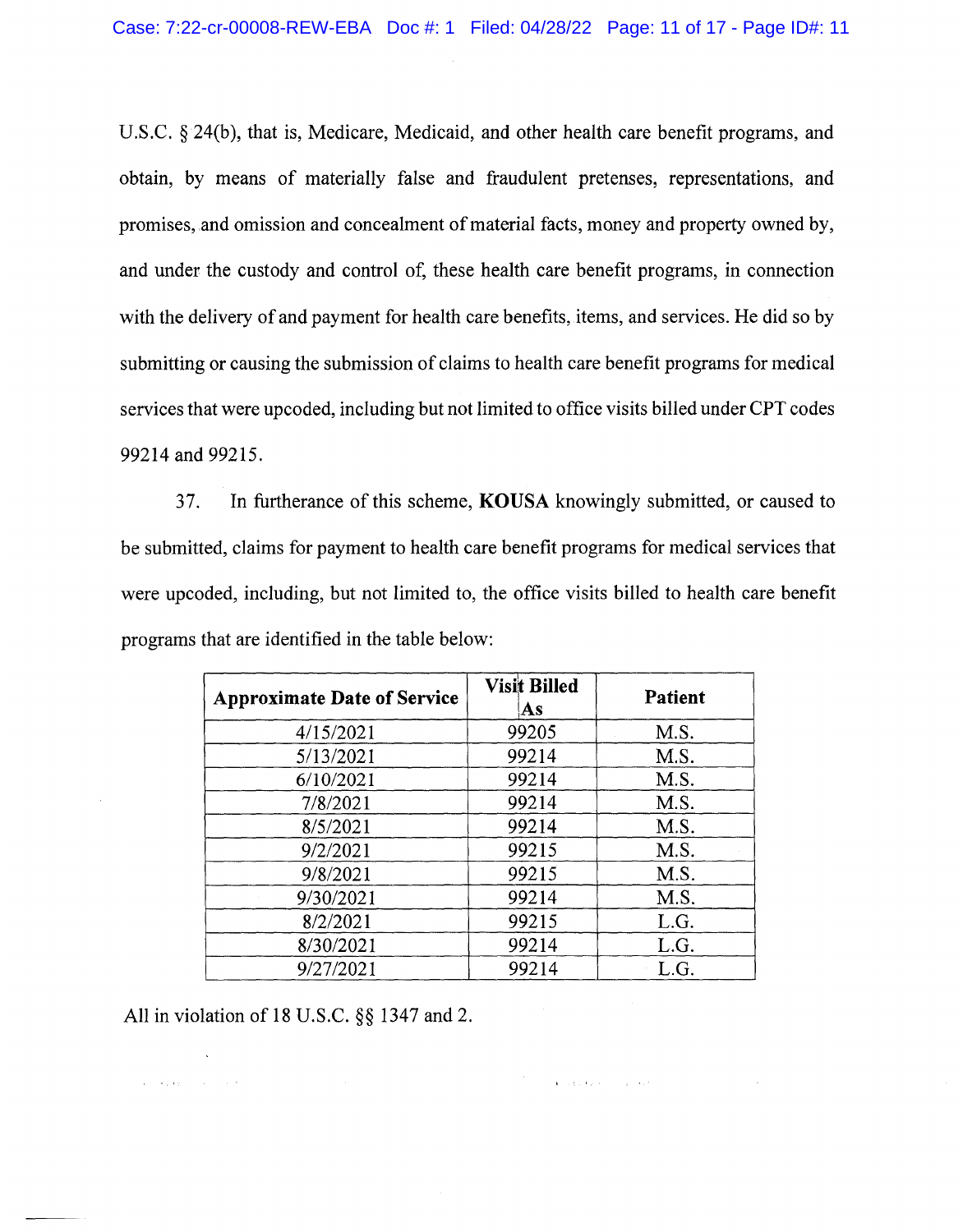# **COUNT7 Health Care Fraud (18 u.s.c.** § **1347)**

38. Paragraphs 1 through 3 and 9 through 32 of this Indictment are realleged and incorporated by reference as though fully set forth herein.

39. Beginning at least on or about January 1, 2016, and continuing through at least in or around February 2022, in Johnson County, in the Eastern District of Kentucky, and elsewhere,

#### **LOEY KOUSA, M.D.,**

did knowingly and willfully execute, and attempt to execute, a continuing scheme or artifice to defraud a health care benefit program affecting commerce, as defined in 18 U.S.C.  $\S 24(b)$ , that is, Medicare, Medicaid, and other health care benefit programs, and obtain, by means of materially false and fraudulent pretenses, representations, and promises, and omission and concealment of material facts, money and property owned by, and under the custody and control of, these health care benefit programs, in connection with the delivery of and payment for health care benefits, items, and services. He did so by submitting or causing the submission of claims to health care benefit programs for medical services that were medically unnecessary or not provided, including, but not limited to, electrocardiograms billed under CPT codes 93000 and 93224.

40. In furtherance of this scheme, **KO USA** knowingly submitted, or caused to be submitted, claims for payment to health care benefit programs for medical services that were not performed or were not medically necessary, including but not limited to the electrocardiograms billed under CPT codes 93224 and 93000 that are further detailed in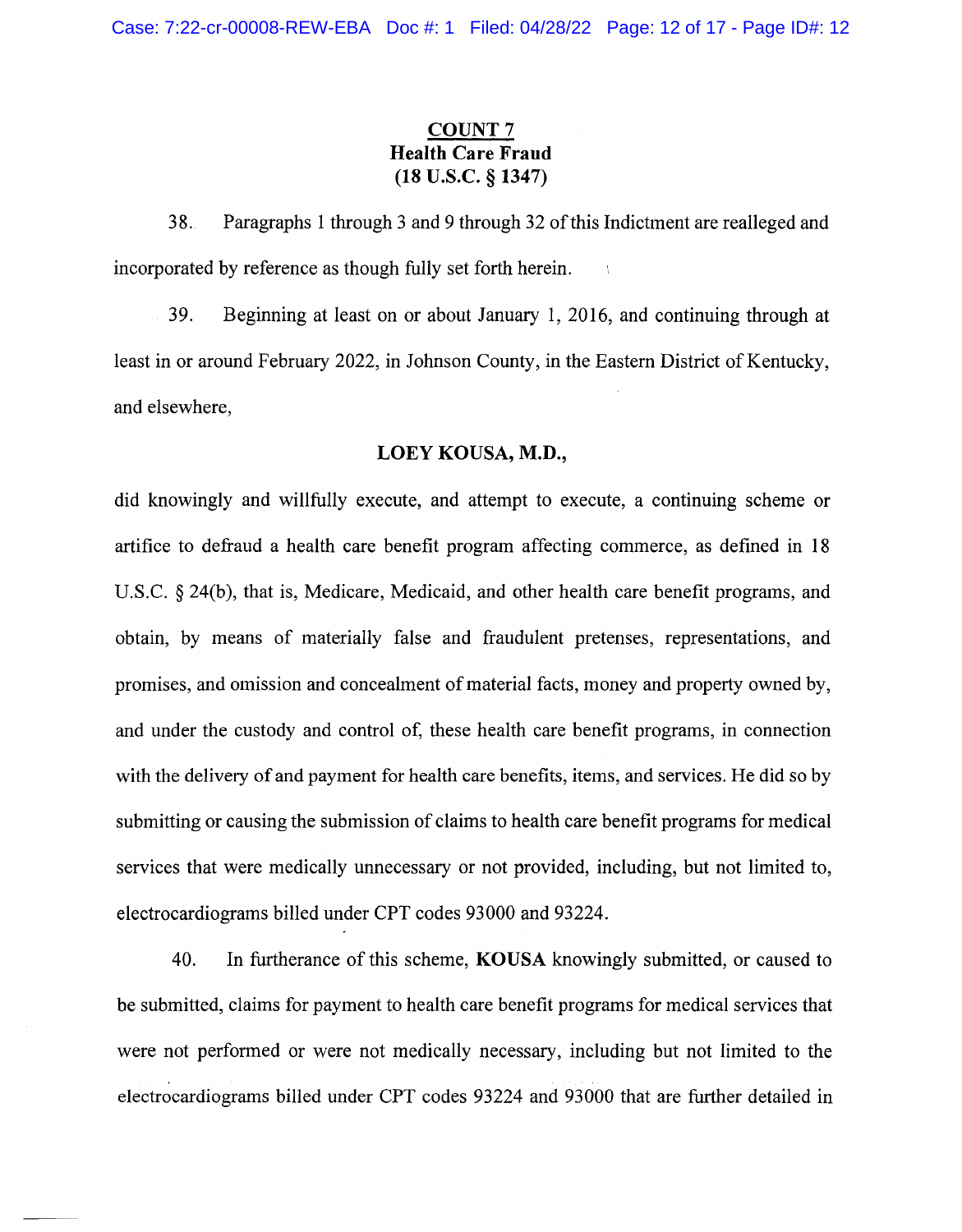the table below:

| Date of        | <b>Code Billed</b> | <b>Patient</b> |
|----------------|--------------------|----------------|
| <b>Service</b> |                    |                |
| 2/18/2019      | 93000              | L.G.           |
| 5/13/2019      | 93000              | L.G.           |
| 7/8/2019       | 93000              | L.G.           |
| 9/4/2019       | 93000              | L.G.           |
| 9/30/2019      | 93224              | L.G.           |
| 10/28/2019     | 93000              | L.G.           |
| 11/25/2019     | 93000              | L.G.           |
| 12/20/2019     | 93000              | L.G.           |
| 1/20/2020      | 93000              | L.G.           |
| 2/17/2020      | 93000              | L.G.           |

All in violation of 18 U.S.C. §§ 1347 and 2.

# **COUNTS 8-9 False Statements Relating to Health Care Matters (18 U.S.C.** § **1035(a)(l) & (a)(2))**

41. Paragraphs 1 through 3 and 9 through 32 of this Indictment are realleged and incorporated by reference as though fully set forth herein.

42. On or about the dates identified in the below table, in Johnson County, in the Eastern District of Kentucky, and elsewhere,

# **LOEY KOUSA, M.D.,**

did knowingly and willfully (a) falsify, conceal, and cover up by trick, scheme, and device material facts, (b) make a materially false, fictitious, and fraudulent statement and representation, and (c) make and use a materially false writing and document knowing the same to contain materially false, fictitious, and fraudulent statements and entries, in connection with the delivery of and payment of health care benefits, items, and services.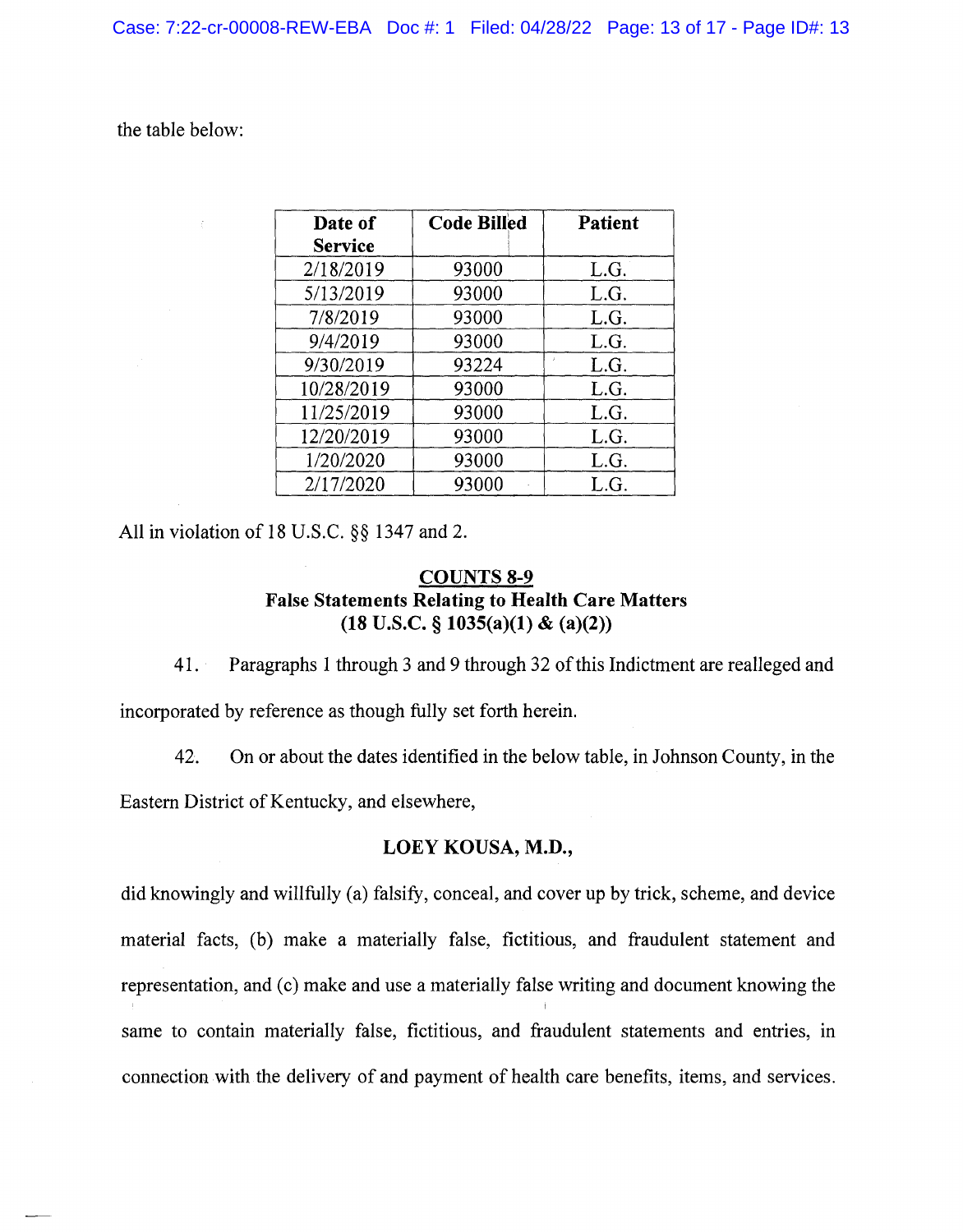Specifically, in this time period, **KOUSA** made false and fraudulent entries in the patient record of Patient M.S. for office visits and evaluations, including physical evaluations. In truth and fact, as **KO USA** then well knew, he had not performed such evaluations and such office visits never occurred.

| Count | Approximate<br>Date Record<br><b>Created</b> | Record                                  |
|-------|----------------------------------------------|-----------------------------------------|
|       | 5/13/2021                                    | Record of Physical Exam of Patient M.S. |
|       | 4/23/2021                                    | Encounter Note for Patient M.S.         |

Each in violation of 18 U.S.C.  $\S$  1035(a)(1) & (a)(2).

# **FORFEITURE ALLEGATIONS**

1. The allegations contained in Counts 1 through 9 of this Indictment are incorporated here for the purpose of alleging forfeiture pursuant to the provisions of Title 21 United States Code, Section 853 and Title 18, United States Code, Section 982.

2. Upon conviction of the offenses in violation of the Controlled Substances Act, including a violation of Title 21, United States Code, Section  $841(a)(1)$ , as set forth in Counts I through 5 of this Indictment, **LOEY KO USA** shall forfeit to the United States of America, pursuant to 21 U.S.C. § 853(a), any property, real or personal, that constitutes or is derived, directly or indirectly, from gross proceeds traceable to the commission of the offenses.

- 3. The property to be forfeited includes, but is not limited to, the following:
	- a. **LOEY KOUSA's** medical license(s) and any rights and privileges associated with those licenses;

b. any DEA registration(s) for **LOEY KOUSA;** and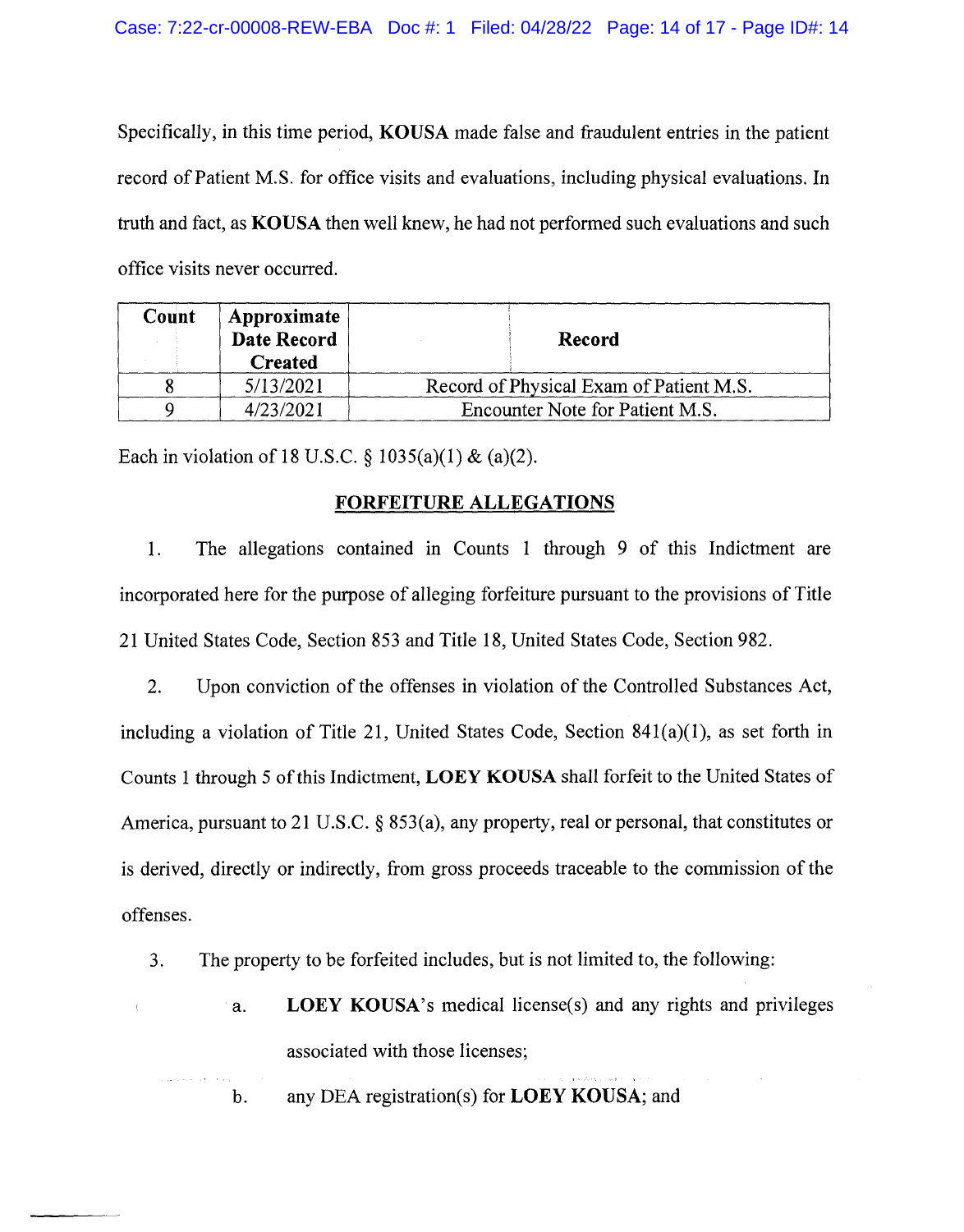c. a forfeiture money judgment in the amount of the gross proceeds obtained by **LOEY KOUSA** as a result of the violations noted above.

4. Upon conviction of any federal health care offense, including a violation of Title 18, United States Code, Sections 1347 and 2 and Sections 1035(a)(l) & (a)(2), as set forth in Counts 6 through 9 of this Indictment, **LOEY KOUSA** shall forfeit to the United States of America, pursuant to Title 18, United States Code, Section 982(a)(7), any property, real or personal, that constitutes or is derived, directly or indirectly, from gross proceeds traceable to the commission of the offenses.

5. If any of the property described above as being subject to forfeiture, as a result of any act or omission of the defendant:

- a. cannot be located upon the exercise of due diligence;
- b. has been transferred or sold to, or deposited with, a third party;
- c. has been placed beyond the jurisdiction of the Court;
- d. has been substantially diminished in value; or
- e. has been commingled with other property that cannot be subdivided without difficulty;

 $\frac{1}{4}$ 

الأحجاب والأرادي

it is the intent of the United States to seek the forfeiture of any other property in which the defendant has an interest, up to the value of the property and proceeds described above.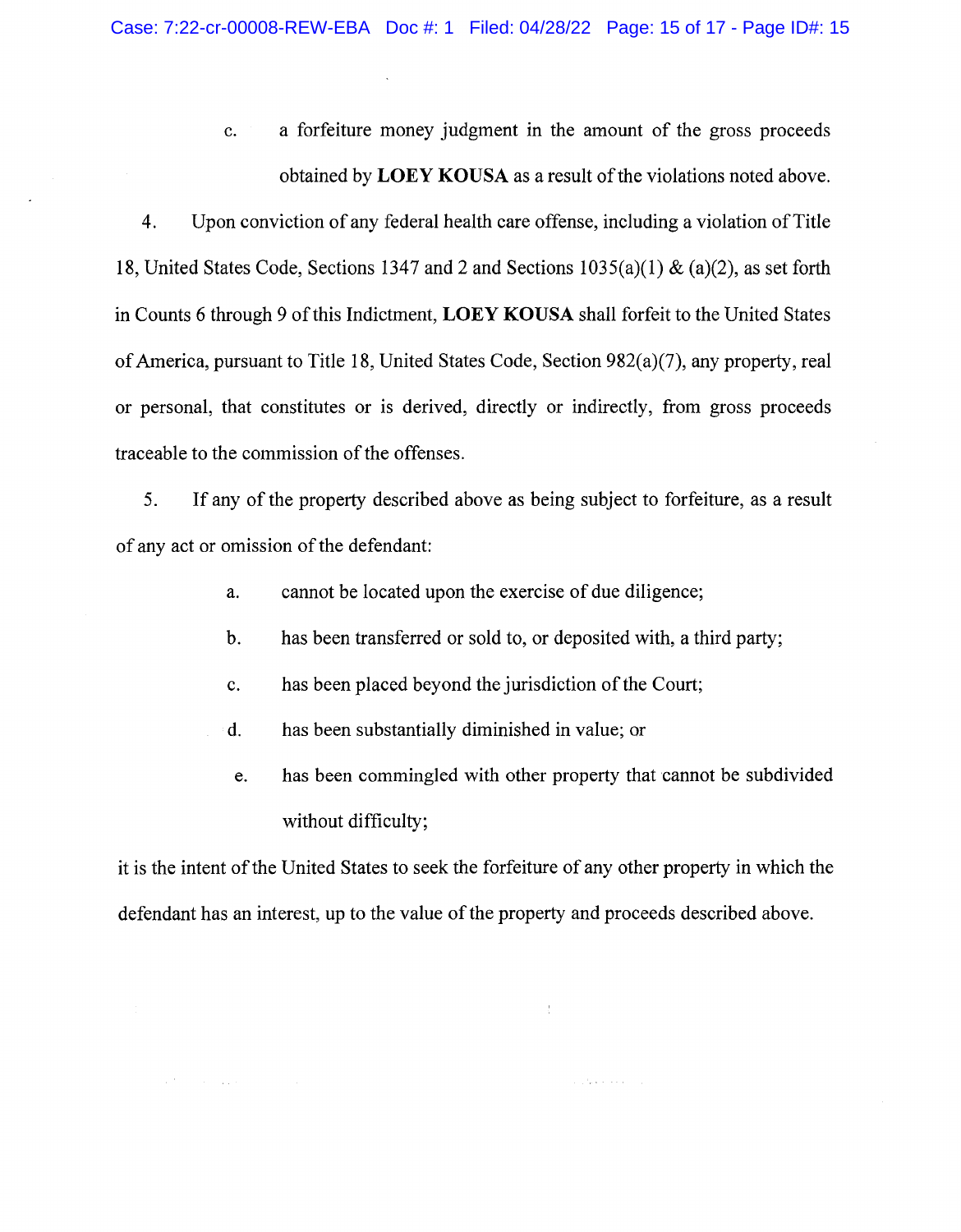Case: 7:22-cr-00008-REW-EBA Doc #: 1 Filed: 04/28/22 Page: 16 of 17 - Page ID#: 16

| the state of the state of the state of |  |                                |  |
|----------------------------------------|--|--------------------------------|--|
|                                        |  | and the company of the company |  |

ann Sh

**CARL TON S. SHIER,** IV **UNITED STATES ATTORNEY** 

 $M_{21}$  ( Domat Lynch for  $\sqrt{556}$ )

**JOSEPH S. BEEMSTERBOER ACTING CHIEF, FRAUD SECTION**  U.S. **DEPARTMENT OF JUSTICE** 

A TRUE BILL **FOREFERSON**